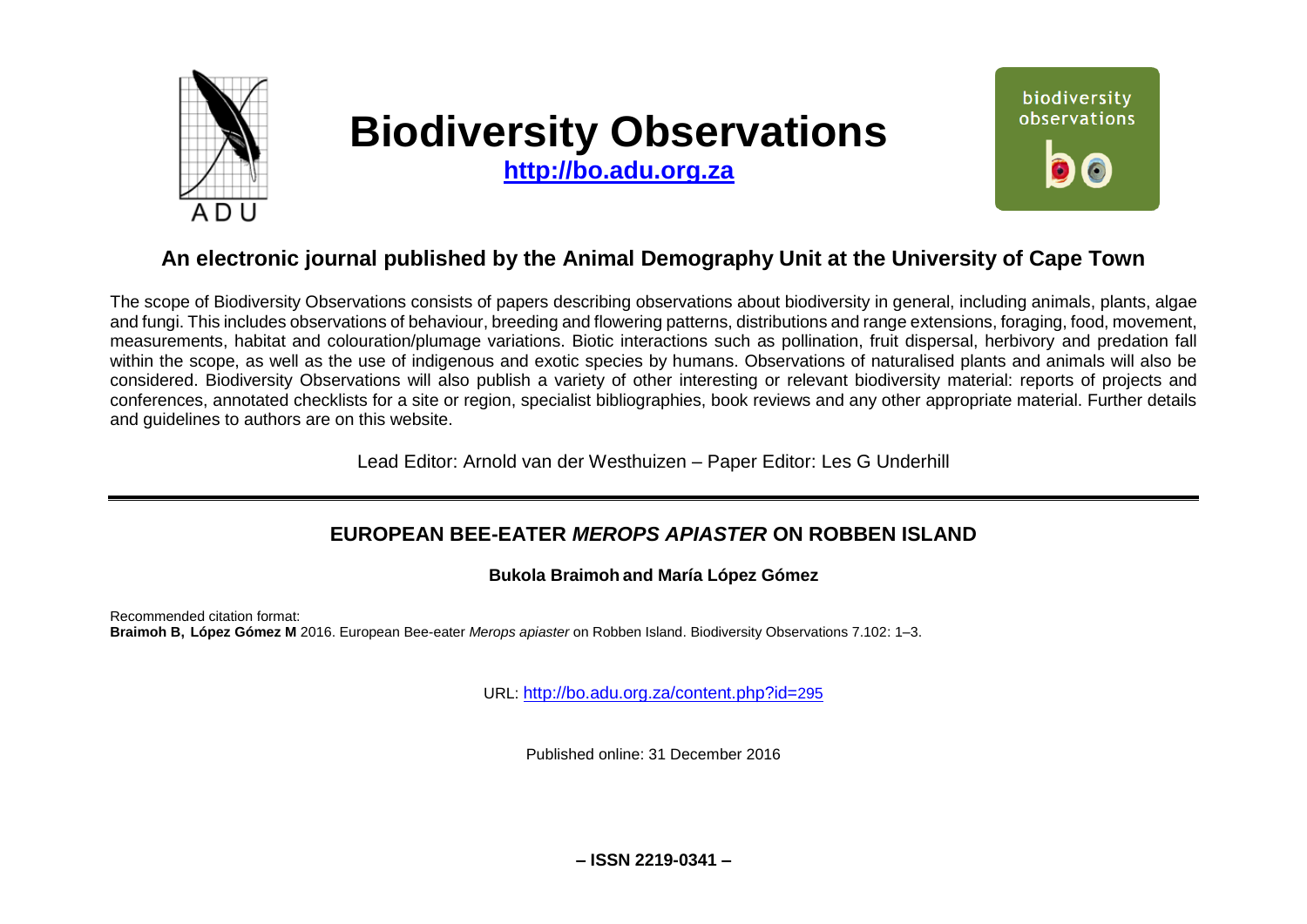## **DISTRIBUTIONAL RECORD**

## **EUROPEAN BEE-EATER** *MEROPS APIASTER* **ON ROBBEN ISLAND**

*Bukola Braimoh1\*and María López Gómez1,2*

<sup>1</sup> Animal Demography Unit, Department of Biological Sciences, University of Cape Town, Rondebosch, 7701 South Africa

<sup>2</sup>Global Training Programme, University of the Basque Country, Gipuzkoa Campus, Donostia, San Sebastián, 20018 Spain

Email: [bukola.braimoh@gmail.com](mailto:bukola.braimoh@gmail.com)

Robben Island (33°48'S, 18°22'E) located in the Western Cape, South Africa, is a World Heritage Site. The island is c. 11 km from the port of Cape Town, has an area of 507 ha and a perimeter of c. 12 km (Sherley et al. 2011). 167 species of birds have been recorded on Robben Island (164 listed in Sherley et al. 2011, with three species added subsequently: Pied Avocet *Recurvirostra avosetta* (Sherley & Robinson 2012), Black-winged Stilt *Himantopus himantopus* (Rueda & Sherley 2013) and African Spoonbill *Platalea alba* (van der Westhuizen et al. 2014).

The baseline bird list for the island was compiled by Crawford & Dyer (2000), and can be considered as a basic list of species recorded on the island to the end of the 20th century. It contained 143 species. Using bird data mainly from the Birds in Reserves Project (BIRP) and the Second Southern African Bird Atlas Project (SABAP2), Sherley et al. (2011) added 21 species to the Crawford & Dyer (2000) list.

Sherley et al. (2011) not only provided a comprehensive bird list for the island but also wrote species accounts for each of the 129 species recorded on the island since 2000, capturing the history of occurrence



*Figure 1: Three European Bee-eaters* Merops apiaster *perched on a pole near the lighthouse on Robben Island. Photographer © María López Gómez*

of each species, providing insights into frequency of occurrence, as well as the breeding/migratory status of each of these species.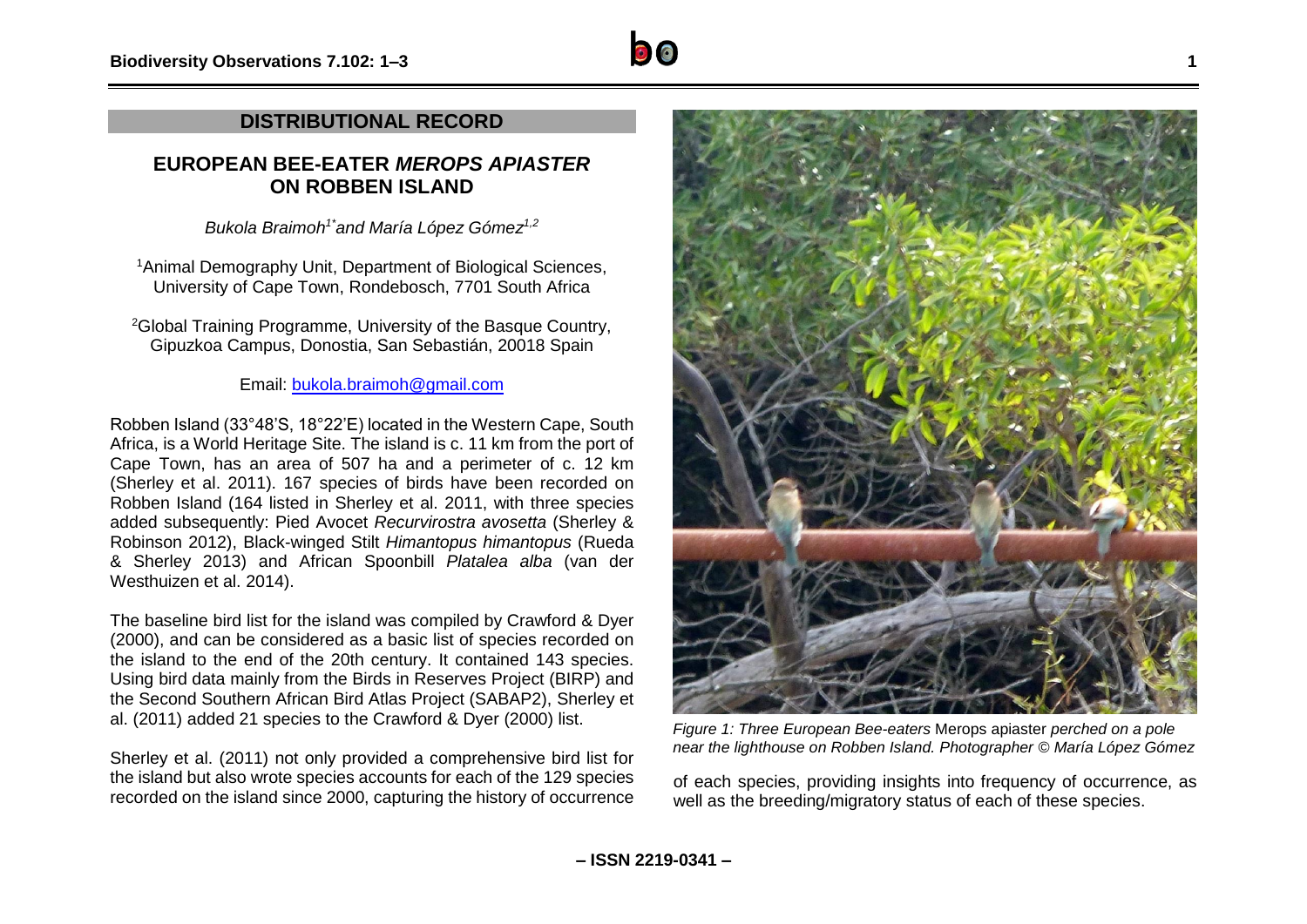



*Figure 2: European Bee-eater perched on a cable. Robben Island. Photographer © María López Gómez.*

Of the 164 species recorded listed by Sherley et al (2011), 35 had not been observed on the island since January 2000. One of these species was the European Bee-eater *Merops apiaster,* so it does not have a species text in Sherley et al. (2011). It was listed as a vagrant species by Crawford & Dyer (2000) who provided no information about when this species was recorded or how many times it had been recorded. This short note reports that the European Bee-eater is the first of the 35 species to be recorded.

On 29 December 2016, we observed six European Bee-eaters on Robben Island close to the lighthouse in an area with buildings and trees. Three individuals were perched on a pole underneath a tree (Figure 1), two others were flying from tree to tree, and another was perched on a cable (Figure 2) where two Barn Swallows *Hirundo rustica* (Figure 3) were also perched. The bee-eaters in flight appeared to be hunting for insects.

This observation brings the number of species recorded on Robben Island since 2000 to 133, the 129 species listed by Sherley et al. (2011), the three new species added subsequently, plus the European Bee-eater.



*Figure 3: Two Barn Swallows* Hirundo rustica *perched on the same cable as the European Bee-eater in Figure 2.* Photographer © María López Gómez

*.*